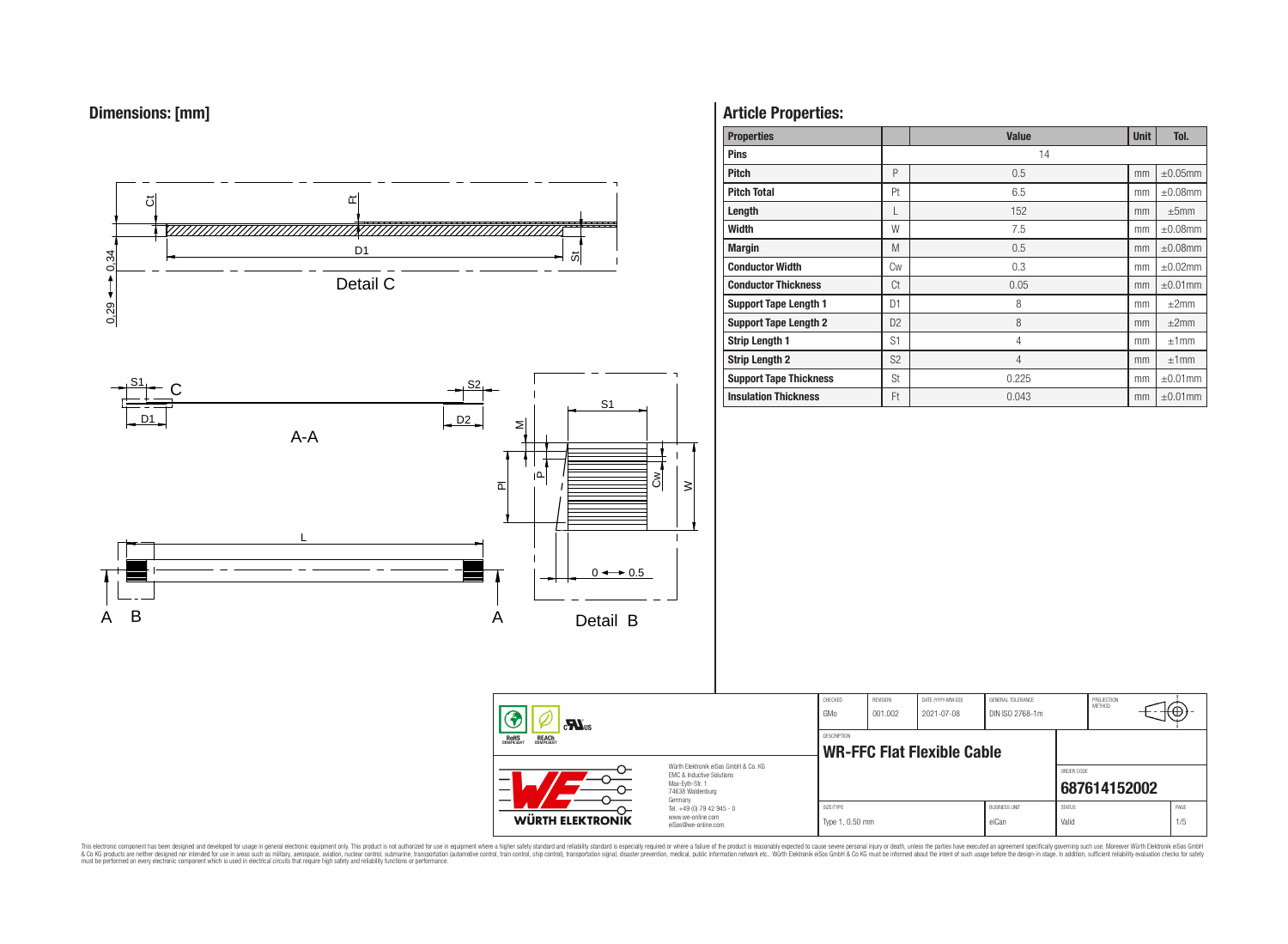# **Kind Properties:**

| --------- | nr<br>∵ycıes<br><b>IVIES LITTLE</b><br>◡ |
|-----------|------------------------------------------|

# **Material Properties:**

| <b>Insulator Material</b> | PET (White) |  |  |  |  |  |  |
|---------------------------|-------------|--|--|--|--|--|--|
| <b>Tape Material</b>      | PET (Blue)  |  |  |  |  |  |  |
| Contact Material          | Copper      |  |  |  |  |  |  |
| <b>Contact Plating</b>    | Tin         |  |  |  |  |  |  |

# **General Information:**

| <b>Operating Temperature</b>            | -30 up to +105 °C       |
|-----------------------------------------|-------------------------|
| <b>Heat Resistance</b>                  | 110 °C x 96 HRS         |
| <b>Flammability Rating according to</b> | UL SUB.758              |
| <b>Moisture Resistance</b>              | 40 °C. 95 % RH x 96 HRS |

# **Electrical Properties:**

| <b>Properties</b>            |           | <b>Test conditions</b> | <b>Value</b>    | <b>Unit</b> | Tol. |
|------------------------------|-----------|------------------------|-----------------|-------------|------|
| <b>Rated Current</b>         | ΙR        |                        | 0.5             | А           | max. |
| <b>Working Voltage</b>       |           |                        | 60              |             |      |
| <b>Insulation Resistance</b> | $R_{ISO}$ | 500 V (DC)             | 1000            | $M\Omega/m$ | min. |
| <b>Withstanding Voltage</b>  |           | min No Breakdown       | 500             | V(AC)       |      |
| <b>Conductor Resistance</b>  | R         |                        | $\mathsf{I}$ .4 | 0/m         | max. |
| <b>Contact Resistance</b>    | R         |                        | 20              | mΩ          | max. |

# **Mechanical Properties:**

| <b>Properties</b>              | <b>Test conditions</b> | <b>Value</b> | <b>Unit</b>   | Tol. |
|--------------------------------|------------------------|--------------|---------------|------|
| <b>Elongation of Insulator</b> |                        | 60           | $\frac{0}{0}$ | min. |
| <b>Tensile strength</b>        |                        | 35           | $N/mm^2$      | min. |
| <b>Flexing test</b>            | $180^\circ$            | 20           | Times         | min. |
| <b>Abrasion</b>                |                        | 10000        | Times         | min. |

# **Certification: RoHS Approval RoHS Approval Compliant** [2011/65/EU&2015/863] **REACh Approval REACh Approval Conform or declared [(EC)1907/2006] cULus Approval** E328849

| <b>Packaging Properties:</b> |     |
|------------------------------|-----|
| Packaging                    | Bad |

| $\mathbf{M}$ <sub>us</sub><br><b>ROHS</b><br>COMPLIANT<br><b>REACH</b><br>COMPLIANT |                                                                                                                     | CHECKED<br>GMo<br><b>DESCRIPTION</b> | REVISION<br>DATE (YYYY-MM-DD)<br>GENERAL TOLERANCE<br>DIN ISO 2768-1m<br>001.002<br>2021-07-08 |                                   |                                 |                        | PROJECTION<br>METHOD<br>ΨΨ. |             |  |
|-------------------------------------------------------------------------------------|---------------------------------------------------------------------------------------------------------------------|--------------------------------------|------------------------------------------------------------------------------------------------|-----------------------------------|---------------------------------|------------------------|-----------------------------|-------------|--|
|                                                                                     | Würth Elektronik eiSos GmbH & Co. KG<br><b>EMC &amp; Inductive Solutions</b><br>Max-Evth-Str. 1<br>74638 Waldenburg |                                      |                                                                                                | <b>WR-FFC Flat Flexible Cable</b> |                                 | ORDER CODE             | 687614152002                |             |  |
| <b>WÜRTH ELEKTRONIK</b>                                                             | Germany<br>Tel. +49 (0) 79 42 945 - 0<br>www.we-online.com<br>eiSos@we-online.com                                   | SIZE/TYPE<br>Type 1, 0.50 mm         |                                                                                                |                                   | <b>BLISINESS LINIT</b><br>eiCan | <b>STATUS</b><br>Valid |                             | PAGE<br>2/5 |  |

This electronic component has been designed and developed for usage in general electronic equipment only. This product is not authorized for subserved requipment where a higher selection equipment where a higher selection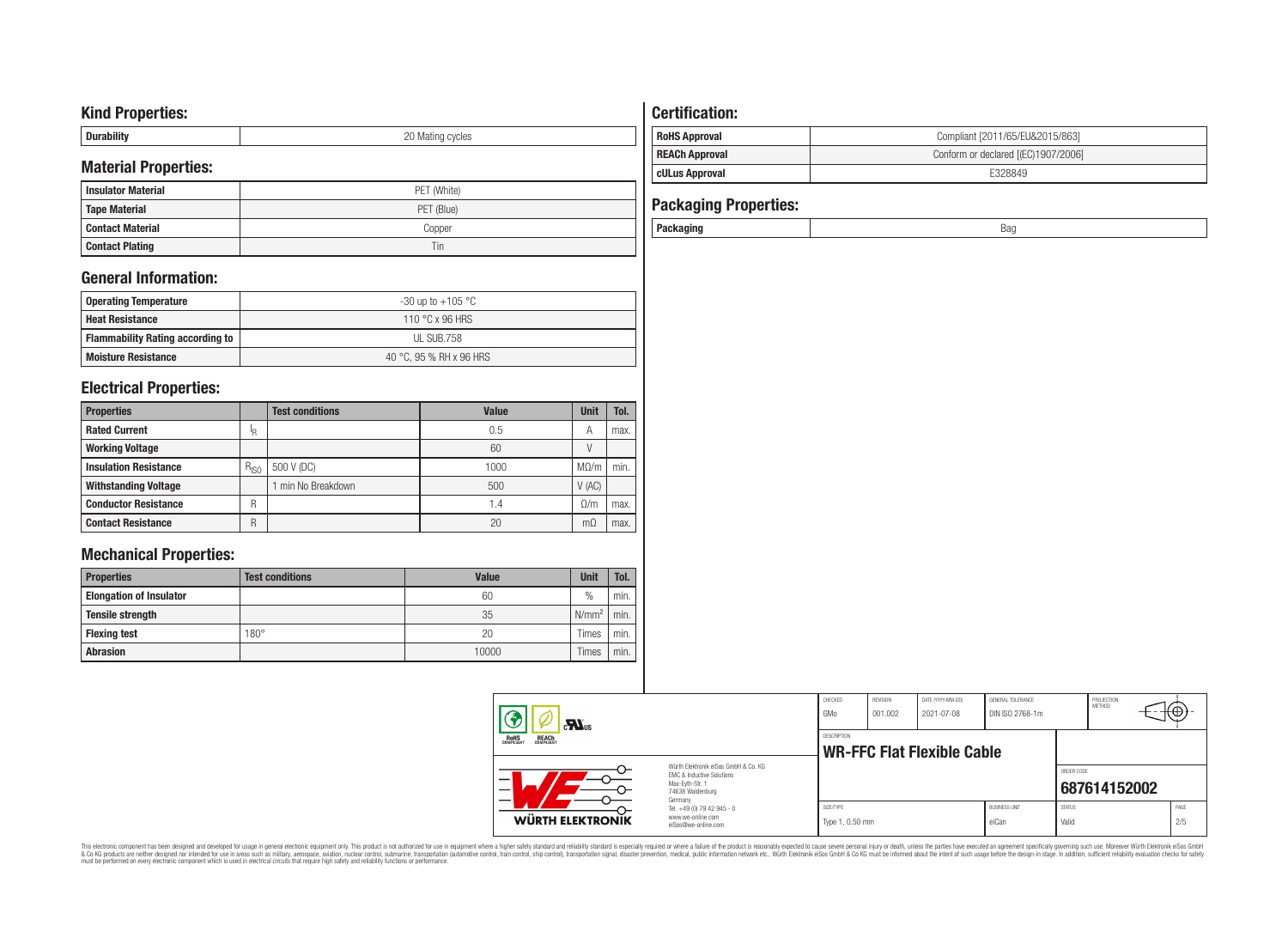

| --<br>ᢕ<br>lΙK | $\overline{O}$<br>74638 Waldenburg<br>Germany<br>Tel. +49 (0) 79 42 945 - 0<br>www.we-online.com |                                      | Type 1, 0.50 mm            |                                   | <b>BLISINESS LINIT</b><br>eiCan      | <b>STATUS</b><br>Valid | 687614152002         |     | PAGE<br>3/5 |  |
|----------------|--------------------------------------------------------------------------------------------------|--------------------------------------|----------------------------|-----------------------------------|--------------------------------------|------------------------|----------------------|-----|-------------|--|
| ᢕ              | Würth Elektronik eiSos GmbH & Co. KG<br><b>EMC &amp; Inductive Solutions</b><br>Max-Evth-Str. 1  |                                      |                            | <b>WR-FFC Flat Flexible Cable</b> |                                      | ORDER CODE             |                      |     |             |  |
|                |                                                                                                  | CHECKED<br>GMo<br><b>DESCRIPTION</b> | <b>REVISION</b><br>001.002 | DATE (YYYY-MM-DD)<br>2021-07-08   | GENERAL TOLERANCE<br>DIN ISO 2768-1m |                        | PROJECTION<br>MFTHOD | τΨ, |             |  |

This electronic component has been designed and developed for usage in general electronic equipment only. This product is not authorized for subserved requipment where a higher selection equipment where a higher selection

**WÜRTH ELEKTRON**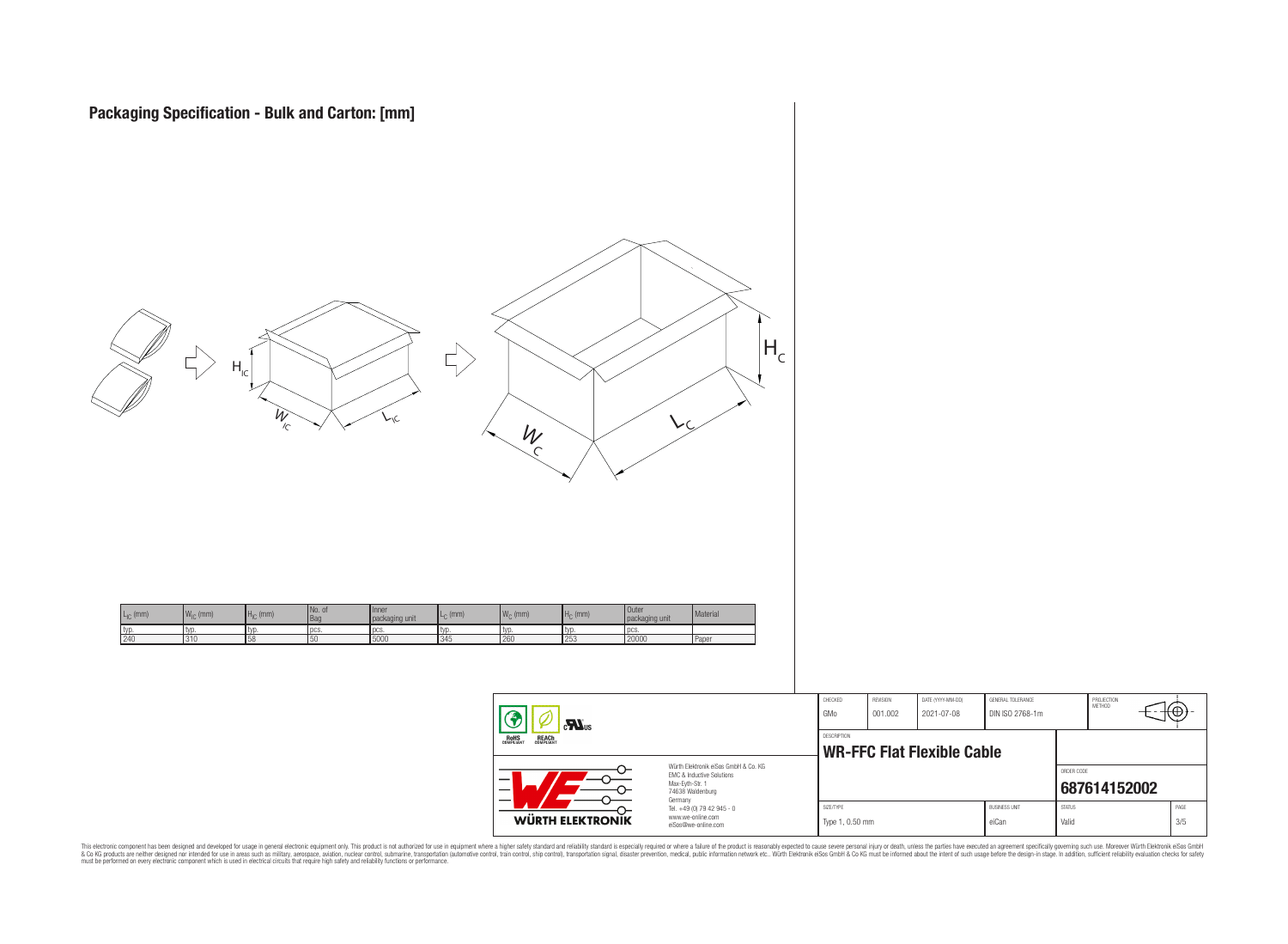# **Cautions and Warnings:**

# **The following conditions apply to all goods within the product series of the Connectors of Würth Elektronik eiSos GmbH & Co. KG:**

### **General:**

- This mechanical component is designed and manufactured for use in general electronic equipment.
- Würth Elektronik must be asked for written approval (following the PPAP procedure) before incorporating the components into any equipment in fields such as military, aerospace, aviation, nuclear control, submarine, transportation (automotive control, train control, ship control), transportation signal, disaster prevention, medical, public information network, etc. where higher safety and reliability are especially required and/or if there is the possibility of direct damage or human injury.
- Mechanical components that will be used in safety-critical or high-reliability applications, should be pre-evaluated by the customer.
- The mechanical component is designed and manufactured to be used within the datasheet specified values. If the usage and operation conditions specified in the datasheet are not met, the component may be damaged or dissolved.
- Do not drop or impact the components, the component may be damaged.
- Prevent any damage or scratches on the component, especially on the actuator.
- Direct mechanical impact to the product shall be prevented (e.g overlapping of the PCB's).
- Würth Elektronik products are qualified according to international standards, which are listed in each product reliability report. Würth Elektronik does not warrant any customer qualified product characteristics beyond Würth Elektroniks' specifications, for its validity and sustainability over time.
- The responsibility for the applicability of the customer specific products and use in a particular customer design is always within the authority of the customer. All technical specifications for standard products do also apply to customer specific products.
- The mechanical component is designed to be used along with Würth Elektronik counterparts and tools. Würth Elektronik cannot ensure the reliability of these components while being used with other products.

## **Product Specific:**

## **Soldering:**

- The solder profile must comply with the technical product specifications. All other profiles will void the warranty.
- All other soldering methods are at the customers' own risk.

## **Cleaning and Washing:**

- Washing agents used during the production to clean the customer application might damage or change the characteristics of the component, body, pins and termination. Washing agents may have a negative effect on the long-term functionality of the product.
- Using a brush during the cleaning process may deform function relevant areas. Therefore, we do not recommend using a brush during the PCB cleaning process.

### **Potting and Coating:**

• If the product is potted in the customer application, the potting material might shrink or expand during and after hardening. Shrinking could lead to an incomplete seal, allowing contaminants into the components. Expansion could damage the components. We recommend a manual inspection after potting or coating to avoid these effects.

#### **Storage Conditions:**

- A storage of Würth Elektronik products for longer than 12 months is not recommended. Within other effects, the terminals may suffer degradation, resulting in bad solderability. Therefore, all products shall be used within the period of 12 months based on the day of shipment.
- Do not expose the components to direct sunlight.
- The storage conditions in the original packaging are defined according to DIN EN 61760-2.
- The storage conditions stated in the original packaging apply to the storage time and not to the transportation time of the components.

## **Packaging:**

• The packaging specifications apply only to purchase orders comprising whole packaging units. If the ordered quantity exceeds or is lower than the specified packaging unit, packaging in accordance with the packaging specifications cannot be ensured.

#### **Handling:**

- Do not repeatedly operate the component with excessive force. It may damage or deform the component resulting in malfunction.
- In the case a product requires particular handling precautions, in addition to the general recommendations mentioned here before, these will appear on the product datasheet
- The temperature rise of the component must be taken into consideration. The operating temperature is comprised of ambient temperature and temperature rise of the component.The operating temperature of the component shall not exceed the maximum temperature specified.

These cautions and warnings comply with the state of the scientific and technical knowledge and are believed to be accurate and reliable. However, no responsibility is assumed for inaccuracies or incompleteness.

| $\mathbf{r}$<br>ROHS<br>COMPLIANT<br><b>REACH</b><br>COMPLIANT<br>Würth Elektronik eiSos GmbH & Co. KG<br>EMC & Inductive Solutions<br>–<br>Max-Eyth-Str. 1<br>74638 Waldenburg |                                                                                   | CHECKED<br>GMo               | <b>REVISION</b><br>001.002 | DATE (YYYY-MM-DD)<br>2021-07-08   | GENERAL TOLERANCE<br>DIN ISO 2768-1m |                        | PROJECTION<br>METHOD | ₩ |             |
|---------------------------------------------------------------------------------------------------------------------------------------------------------------------------------|-----------------------------------------------------------------------------------|------------------------------|----------------------------|-----------------------------------|--------------------------------------|------------------------|----------------------|---|-------------|
|                                                                                                                                                                                 |                                                                                   | <b>DESCRIPTION</b>           |                            | <b>WR-FFC Flat Flexible Cable</b> |                                      |                        |                      |   |             |
|                                                                                                                                                                                 |                                                                                   |                              |                            |                                   |                                      | ORDER CODE             | 687614152002         |   |             |
| <b>WÜRTH ELEKTRONIK</b>                                                                                                                                                         | Germany<br>Tel. +49 (0) 79 42 945 - 0<br>www.we-online.com<br>eiSos@we-online.com | SIZE/TYPE<br>Type 1, 0.50 mm |                            |                                   | <b>BUSINESS UNIT</b><br>eiCan        | <b>STATUS</b><br>Valid |                      |   | PAGE<br>4/5 |

This electronic component has been designed and developed for usage in general electronic equipment only. This product is not authorized for use in equipment where a higher safety standard and reliability standard si espec & Ook product a label and the membed of the seasuch as marked and as which such a membed and the such assume that income in the seasuch and the simulation and the such assume that include to the such a membed and the such